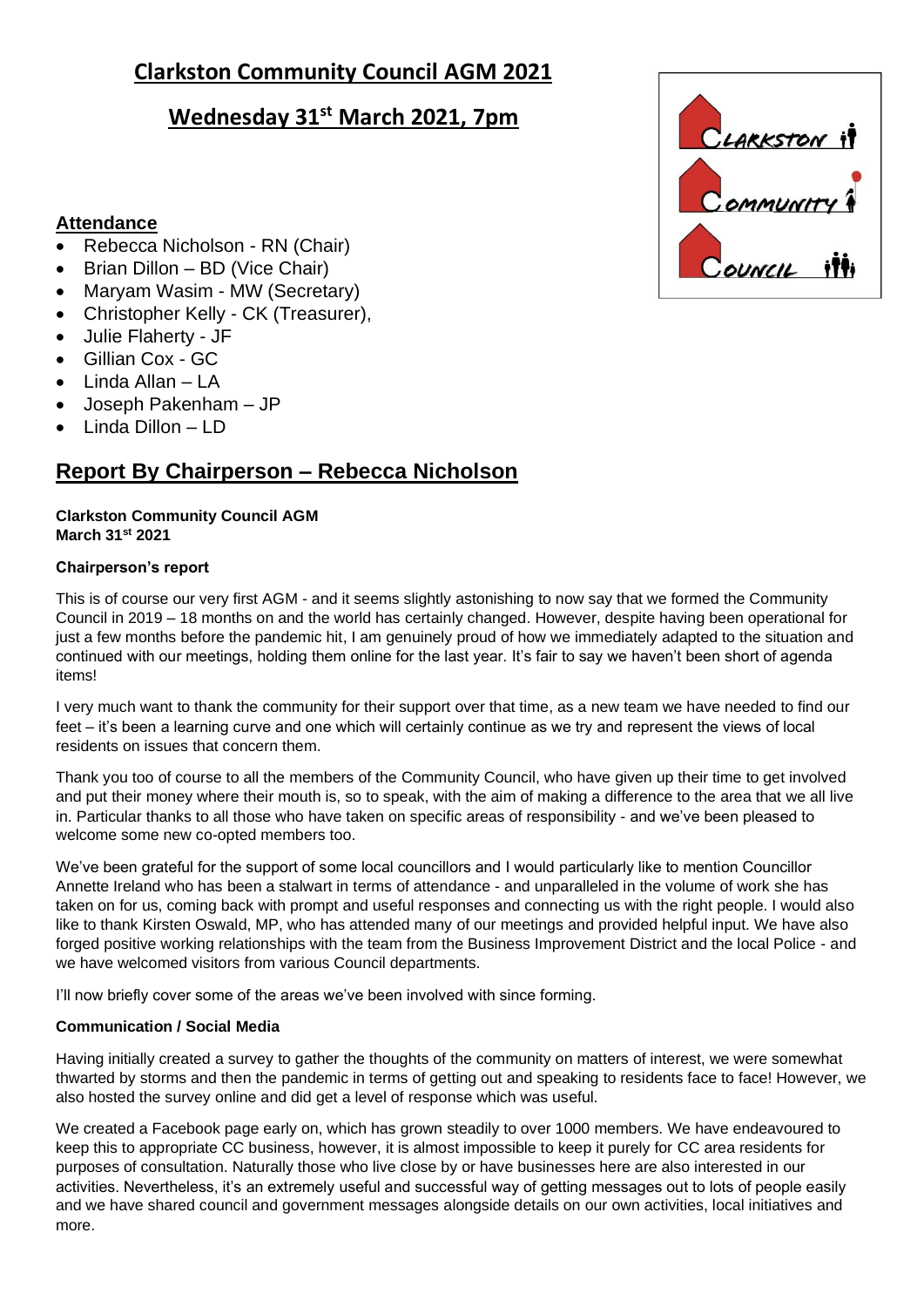We're now dipping our toe into using Twitter and Instagram too. We're very much aware that different age ranges will use various social media sites and equally, that we also want to use other methods to reach those who don't use them at all! This has been more challenging in Covid times but is very much on our radar. We also publicise our email address as the central point of contact and this is checked several times a week. I would also thank Southside Magazine who have been proactive in covering some of our work.

#### **Community events**

With everyone spending so much time at home during the pandemic and the lack of usual events, the CC decided to suggest some community activities, led by Julie and her wonderfully creative abilities. From Halloween window displays to a Christmas Winter Wanderland that featured several installations, there was a great uptake from local families and lots of positive feedback – they certainly brightened up the daily walk! We have launched Easter baking and miniature garden competitions this month which will hopefully give people something to do, given there is no travel permitted over the break. It's wonderful to see how much talent and creativity there is within the community.

### **Community Safety**

Sadly there have been a number of incidences of antisocial behaviour in the area, to varying degrees over the last year. An understandable source of concern to many, we have engaged with Police plus ERC Community Safety and Youth Work teams to better understand the strategies being deployed and provide useful information to residents on what action to take in the event of an incident. We have also pushed for increased signage denoting the CCTV coverage in the area and promotion of the Community Safety hotline, as well as linking local partners with the Council teams, in the hope that initiatives can be followed up that would give young people more activities / places to go in the area. This is an area that needs more attention and we will keep it on the agenda.

#### **Family Cycling**

An initial chat at a meeting about the increase in cycles on the road during the pandemic was followed up by a couple of our members, with the result that Cycling Scotland funded a local 'family cycling' pilot - free sessions to help families feel safer and more knowledgeable when out on the road. There was excellent take up on this and great feedback – hopefully more sessions will follow and the resulting effect of more bikes on the roads could leading to better provision for cyclists generally too.

#### **Planning**

We have a statutory right to be consulted on large scale developments in the area and as such, a couple of planning applications have been brought to our attention so far. We have gained some knowledge around assessing these and have been able to bring them to the community's attention through our Facebook page for individuals to make representations to the Council as wished.

We also had a robust discussion around the appeal regarding refusal of planning application for the site of the existing Station Master's House. From assessment of the plans and community feedback, we agreed it was appropriate to submit concerns to the Edinburgh Recorder and our submission was quoted within the decision notice which upheld the original refusal. The property has been repurchased and we await developments.

#### **Book Swap**

Gillian had observed a successful book swap scheme in Eaglesham and put in the work to meet with the person who runs it, picking up lots of tips. The Clarkston CC book swap page is still in its infancy but growing as a community initiative – also bringing lots of positives to the pocket and the planet.

#### **Roads**

We had a visit from a Roads representative at our last meeting which provided useful insight into how repairs are prioritised. Councillor Ireland supported us in our request to ERC to widen the pavement on Benview Road at Scotmid, to facilitate an easier road crossing. We continue to raise other road concerns in the area, including road condition, junctions, signage and traffic speed.

We are also engaged in a range of other matters, from the Hydro electric project at Overlee to some Planters by Scotmid that the BID kindly offered us for use. Hopefully in the next few months we'll see some green shoots! We also applied for funding towards the creation of a central community hub in Clarkston – this is something we strongly feel would be so beneficial for the area. Sadly we were unsuccessful but very much hope there will be more opportunities towards this in the future.

It is also worth noting that litter continues to be a problem. A clean up of the town centre took place by the council following our request at the start of the year. It is not yet possible to start group litter picks due to restrictions - but that was our intention pre-Covid and certainly something we'll look to organise when we can.